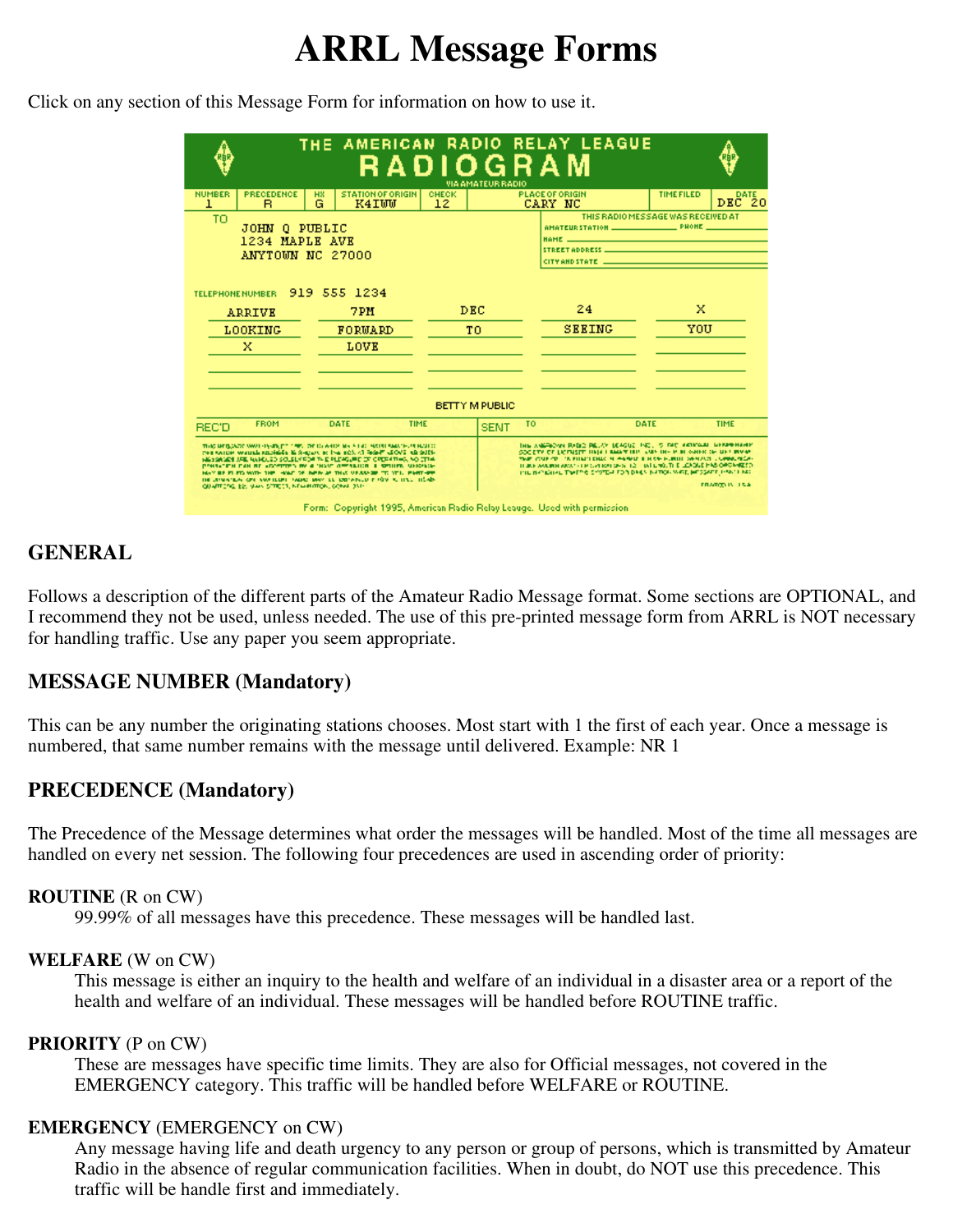# **HANDLING INSTRUCTIONS (Optional)**

Handling Instructions are sometimes used to tell the various stations along the way, what the desires of the originating station are. If not needed, it is best not to use. On phone: the sending station would say, "HANDLING INSTRUCTIONS n", n explained below. On CW: Send HXn.

#### **HXA** (Followed by a number)

Collect landline delivery authorized by the by addressee within ... miles. (If no number, authorization is unlimited).

#### **HXB** (Followed by a number)

Cancel message if not delivered within ... hours of filing time; service originating station.

#### **HXC**

Report the time and date of delivery to originating station.

### **HXD**

Report to the originating station the identity of the station from which you received, plus time and date. Report the identity of the station to which it was relayed, plus time and date, or if delivered report time and date of delivery.

#### **HXE**

Delivering station get a reply from the addressee, and originate a message back.

**HXF** (Followed by number)

Hold delivery until ... (date).

#### **HXG**

Delivery by mail or landline toll call not required. If toll or other expense involved, cancel message and service originating station.

Example: NR 1 R HXG

# **STATION OF ORIGIN (Mandatory)**

This is the call sign of the Amateur Radio Station generating (originating) this message. This call sign, along with the message number, serve as the "serial number" of this message. Any future reference to this message would be: "Number nn of CALL nn4nnn".

Example: NR 1 R K4IWW

# **CHECK (Mandatory)**

This is a count of the number of words used in the TEXT (only) of the message. Words in the address or signature are NOT counted. Groups of figures, letters, combinations of figures and letters, and "X" are counted as words. This is the method that Amateurs use to make sure that the TEXT was received without error. Both the sender and receiver should end up with the same word count (CHECK).

Example: NR 1 R K4IWW 12

# **PLACE OF ORIGIN (Mandatory)**

This field is the City and State of either the Station of Origin or the person in the Signature. In most cases, this will be the same place.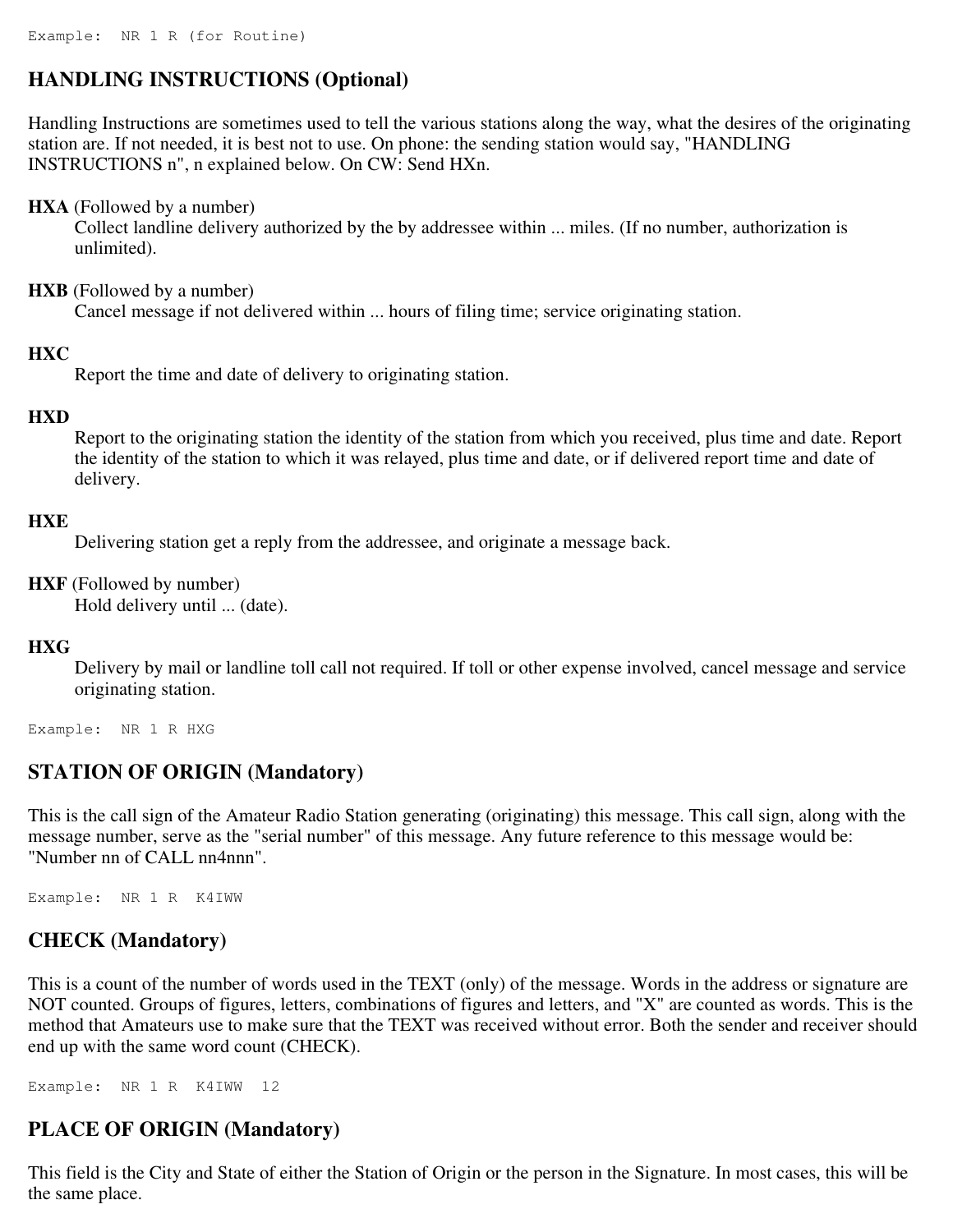## **TIME FILED (Optional)**

The time the message was originated. You may either use UTC or Local time. Examples: 1615Z or 1115 EST. Most messages do NOT use this field. It is only useful if the message has a short time value.

Example: NR 1 R K4IWW 12 CARY NC 1615Z

## **DATE (Mandatory)**

This is the date the message was originated. In Amateur Radio, we use month and day. The year is NOT used. If the message is over a year old, it should be sent to the circular file.

Example: NR 1 R K4IWW 12 CARY NC 1615Z DEC 20

## **ADDRESSEE (Mandatory)**

The name(s) and address of the person to which this message is going. It looks like the address on an envelope used in snail mail. Include a phone number, if you have it. The more information here, the easier the delivery will be.

Example:

```
 JOHN Q PUBLIC 
1234 MAPLE AVE 
ANYTOWN NC 27000 
919 555 1234
```
## **DELIVERING STATION INFO (Optional)**

This section is rarely used. If the message is to be mailed or hand delivered, it is nice to put your (the delivering station) info here so the addressee can reach you if there is any question, or they want to send a return message. Most messages are delivered by phone.

## **TEXT (Mandatory)**

Finally! This is the message you are sending for the signature person to the addressee. It should be short (usually less than 25 words) and in telegram style. No punctuation is used. The letter "X" is used (similar to STOP in telegrams) to end one idea and start another. Many messages do not even have an "X" in them. Example TEXT:

| ARRIVE  | 7 PM    | DEC |        |     |
|---------|---------|-----|--------|-----|
| LOOKING | FORWARD | TO. | SEEING | YOU |
|         | LOVE.   |     |        |     |

The above TEXT has a count of 12. So the CHECK is 12. As Amateur Radio is non-commercial, the TEXT should have no commercial value. Each Radio Amateur is the judge of what is commercial and what is not.

## **SIGNATURE (Mandatory)**

This is the name if the person sending the message. It may be the name or call of the originating station. However, it is usually the name of a "third party", for whom the originating station is generating the message.

## **RECEIVED (Optional)**

This is for the handling station to write down whom they received the message from. This field is only for the book keeping of the handling station.